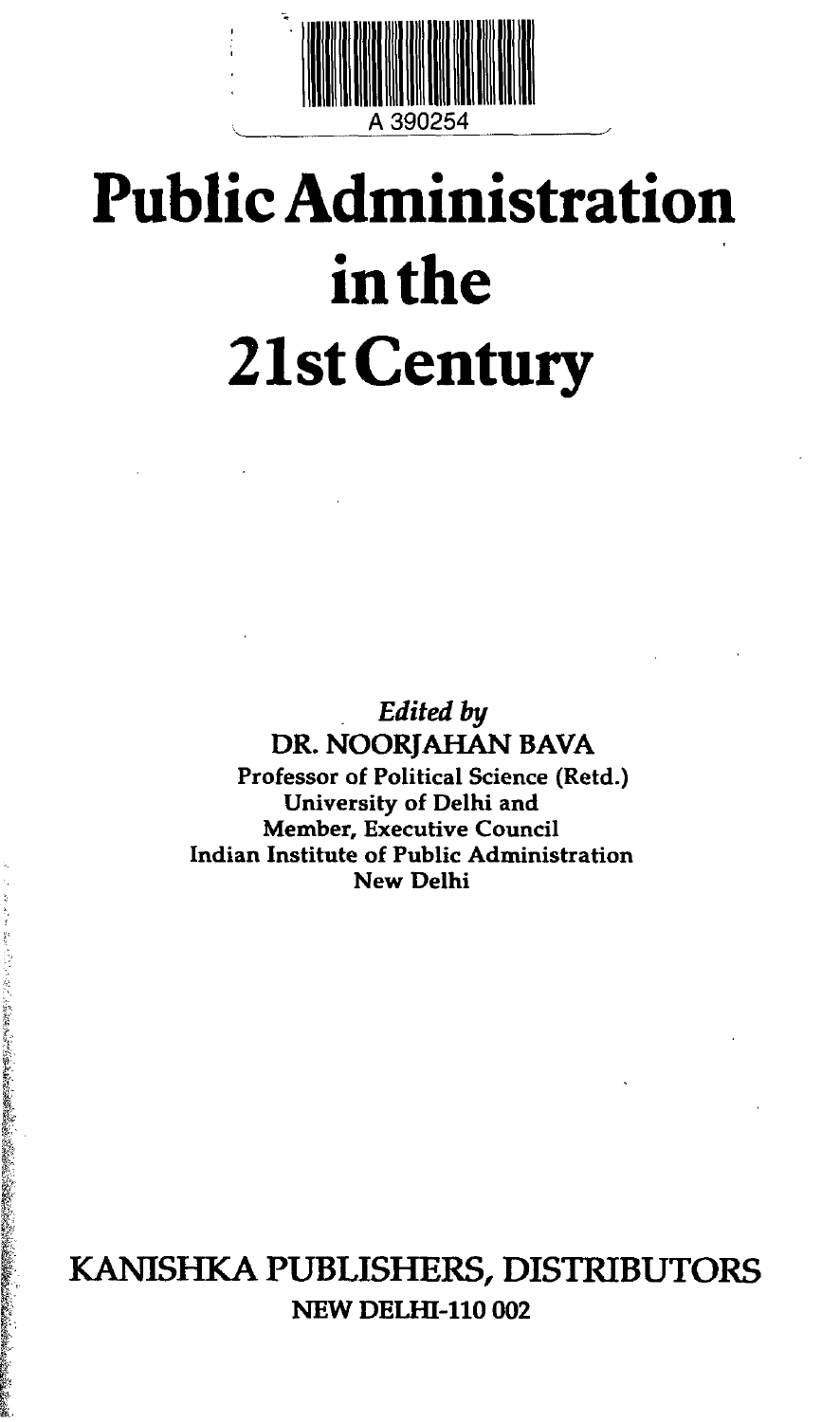## **Contents**

| • Message from Governor of Karnataka | υ    |
|--------------------------------------|------|
| $\bullet$ Foreword                   | vii  |
| • Acknowledgements                   | xi   |
| $\bullet$ Preface                    | xv   |
| • List of Contributors               | xxxi |

## **PART I: PROCEEDINGS OF THE CONFERENCE Inaugural Session**

|    | Welcome Address<br>Dr. P.L. Sanjeev Reddy<br>Director, Indian Institute of Public Administration | з   |
|----|--------------------------------------------------------------------------------------------------|-----|
|    | Chairman's Remarks<br>Shri G.C.L. Joneja, Vice-President, IIPA                                   | 6   |
|    | $\bullet$ Preliminary Remarks<br>Prof. Noorjahan Bava (Convenor)                                 | 9   |
|    | Message From H.E. T.N. Chaturvedi<br>Vice-President, IIPA and Governor of Karnataka              | 12  |
|    | Inaugural Address<br>Dr. Arun Nigavekar, Chairman, UGC                                           | 14  |
|    | Vote of Thanks<br>Shri B.C. Mathur, Treasurer, IIPA                                              | 24  |
|    | <b>Business Sessions</b>                                                                         |     |
|    | I. Good Governance and Public Administration                                                     | 27  |
| П. | Globalization and Public Administration                                                          | 32. |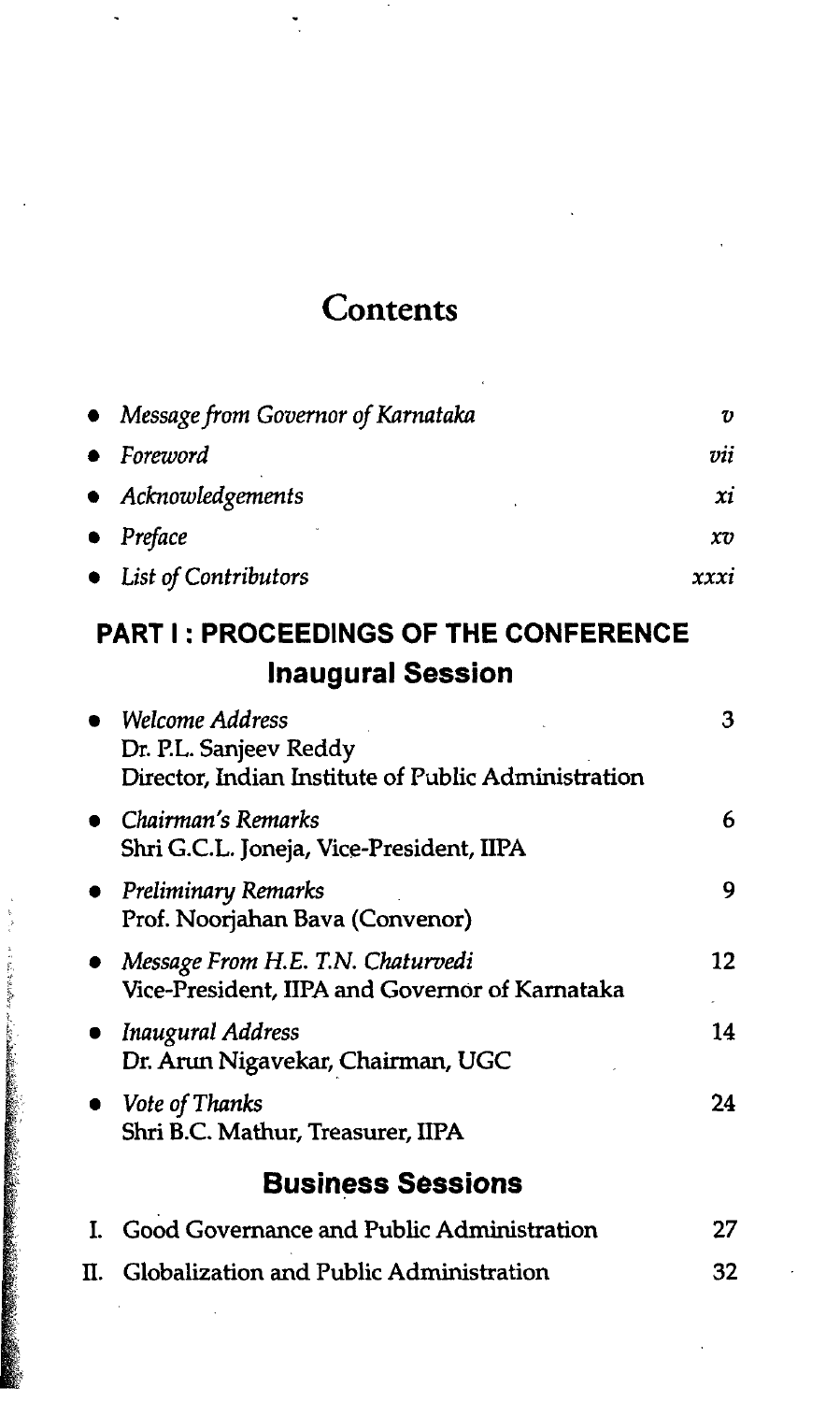| <b>XXVIII</b> |  |
|---------------|--|

 $\bar{\bar{z}}$ 

| Ш.  | IT Revolution, E-Governance and Public<br>Administration                                                            | 47  |
|-----|---------------------------------------------------------------------------------------------------------------------|-----|
|     | Key-Note Address by Gerard Lemos                                                                                    | 50  |
| IV. | New Paradigms in Public Administration                                                                              | 72  |
| V.  | Decentralized Governance and Development                                                                            | 92  |
| VI. | <b>Valedictory Session</b>                                                                                          | 103 |
|     | <b>PART II: PAPERS PRESENTED IN THE CONFERENCE</b>                                                                  |     |
|     | <b>CHAPTER I: Public Administration: Trends, Challenges</b><br>and Reforms                                          |     |
| 1.  | Trends in Public Administration<br>Prof. S. Bhoopathi Rao and Mr. M. Lingaiah                                       | 131 |
| 2.  | Internationalisation of Public Administration:<br><b>Overcoming Historical Barriers</b><br>Dr. Sujata Singh         | 150 |
| 3.  | Public Administration in 21st Century<br>Dr. V. Bhaskara Rao                                                        | 164 |
| 4.  | Civil Service Reforms: An Agenda for 21st Century<br>Prof. Harbans Pathak                                           | 177 |
|     | <b>CHAPTER II: New Paradigms in Public Administration</b>                                                           |     |
| 5.  | <b>Public Administration and Postmodernism</b><br>Prof. Noorjahan Bava                                              | 188 |
| 6.  | New Public Management: Emerging Concerns<br>Prof. Ramesh K. Arora                                                   | 212 |
| 7.  | Politics: Administration Dichotomy Revisited in the<br><b>NPM Context</b><br>Prof. C. V. Raghavulu                  | 218 |
| 8.  | Globalization, Technological Innovations and Public<br>Administration: Challenges and Constraints<br>Dr. Asha Gupta | 223 |
|     | CHAPTER III: Human Resource Development/Human Rights                                                                |     |
| 9.  | HRD Initiatives for Organisational Growth<br>Dr. Bharati Sharma                                                     | 239 |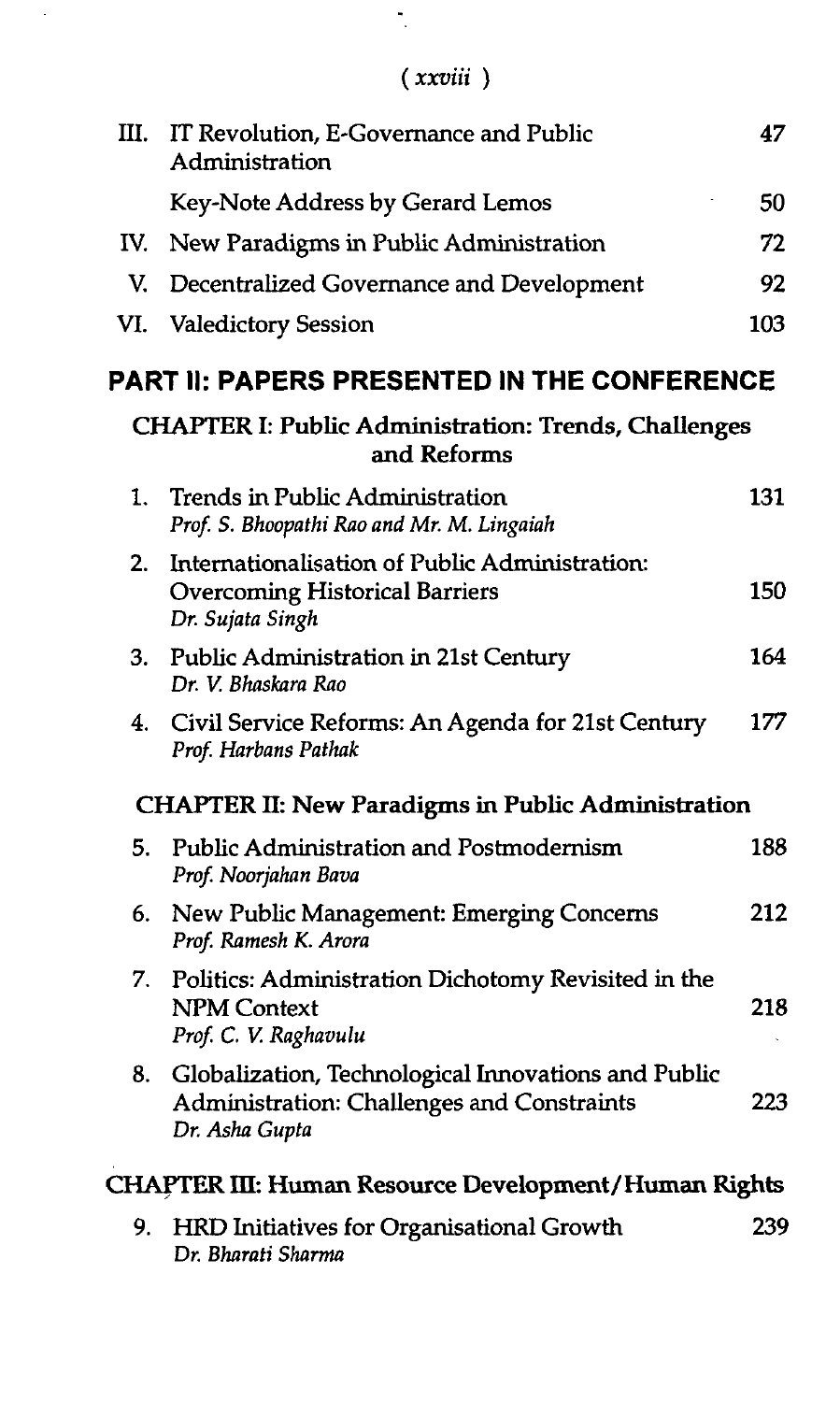in A

| 10. | The Government as Learning Organization:<br>A Globalized HRD Model for Leadership,<br><b>Creativity and Destress</b><br>Dr. Prem Saran, IAS | 247 |
|-----|---------------------------------------------------------------------------------------------------------------------------------------------|-----|
| 11. | Police Administration and Custodial Crimes in Delhi<br>in the Context of Human Rights<br>Dr. Radhanath Tripathy                             | 261 |
|     | <b>CHAPTER IV: IT Revolution, E-Governance and</b><br><b>Public Administration</b>                                                          |     |
| 12. | Social Value Creation Through Information and<br>Knowledge: Vision of the 21st Century<br>Prof. R.K. Sachdeva                               | 278 |
| 13. | Electronic Democracy: Concepts, Trends and<br>Implications for India<br>Dr. Y. Pardhasaradhi and Dr. J. Musalaiah                           | 287 |
| 14. | Public Administration and ICT Paradigm<br>Dr. Y. Pardhasaradhi, Dr. K.V. Ramesh Raju and<br>Mr. T.V. Venkatamallu                           | 300 |
|     | <b>CHAPTER V: Good Governance and Public Administration</b>                                                                                 |     |
|     | 15. Good Governance at the Grassroots Level<br>Prof. S.C. Arora                                                                             | 313 |
| 16. | Good Governance for Sustainable Development:<br>A Study of People's Institutions in Rural<br><b>Andhra Pradesh</b><br>Dr. T. Satyanarayana  | 322 |
| 17. | Delivering Social Services: A Case Study<br>Prof. Renuka Garg and Dr. Priti Garg                                                            | 341 |
| 18. | Public Grievance Redressal System in India<br>Dr. Inderjeet Kaur                                                                            | 352 |
|     | <b>CHAPTER VI: Decentralized Governance and</b><br><b>Development Administration</b>                                                        |     |
|     | 19. Glocalization in Mumbai<br>Dr. Marina R. Pinto                                                                                          | 373 |